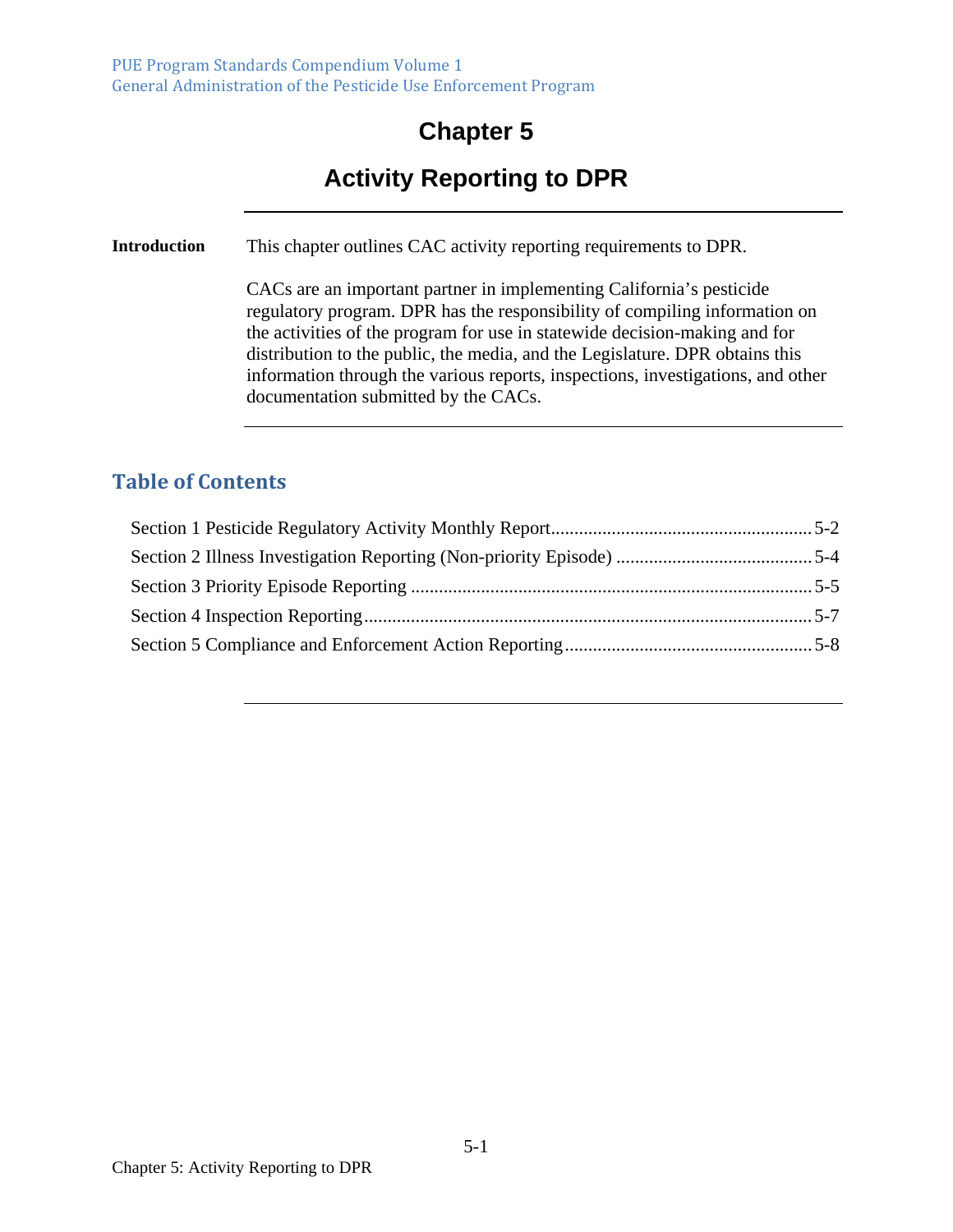| <b>Section 1</b>                                    |
|-----------------------------------------------------|
| <b>Pesticide Regulatory Activity Monthly Report</b> |

<u> 1989 - Johann Stoff, deutscher Stoffen und der Stoffen und der Stoffen und der Stoffen und der Stoffen und der</u>

| <b>Background</b>                                  | DPR's Pesticide Regulatory Activities Monthly Report (PRAMR) tracks<br>California's statewide pesticide regulatory activity summary information. The<br>data are submitted each month by CACs to DPR. PRAMR is used by DPR to<br>record workload for allocation of mill assessment revenues and to keep<br>statistics of work completed for enforcement of the State Pesticide Regulatory<br>Program.                                                                                                                                                                                                                                                                                        |
|----------------------------------------------------|----------------------------------------------------------------------------------------------------------------------------------------------------------------------------------------------------------------------------------------------------------------------------------------------------------------------------------------------------------------------------------------------------------------------------------------------------------------------------------------------------------------------------------------------------------------------------------------------------------------------------------------------------------------------------------------------|
| <b>CalPEATS</b> and<br><b>PRAMR</b>                | CACs use monthly PRAMRs to report to DPR on over 150 different pesticide<br>use enforcement program activities and elements. Historically, CACs would<br>mail to DPR a monthly PRAMR along with copies of all the inspections and<br>enforcement actions for that month. With statewide adoption of CalPEATS<br>for fiscal year 2017/2018, CACs must submit PRAMRs through CalPEATS<br>and CalPEATS automatically tracks many of the elements reported in<br>PRAMR (e.g., number of Use Monitoring Inspections). A few program<br>elements, such as work hours and number of exams given need to be<br>separately tracked outside of CalPEATS and manually entered monthly into<br>CalPEATS. |
| <b>CalPEATS</b><br><b>PRAMR</b><br>instructions    | In CalPEATS, PRAMR is accessed through the Monthly Activity module. In<br>this module, CACs can view monthly summaries of all PRAMR activities,<br>manually enter work hours and certification and training activities for a<br>specific month, and submit PRAMRs to DPR.<br>When the CAC "closes" a month in the CalPEATS Monthly Activity module,<br>the monthly PRAMR will then be visible to DPR and is considered submitted<br>to DPR. CACs may still go back and reopen a closed month and make<br>updates if needed.                                                                                                                                                                  |
| <b>Monthly</b><br>activities in<br><b>CalPEATS</b> | Only inspections, investigations, and enforcement responses that have a status<br>of "closed" in CalPEATS are counted in the Monthly Activity Module.                                                                                                                                                                                                                                                                                                                                                                                                                                                                                                                                        |

*Continued on next page*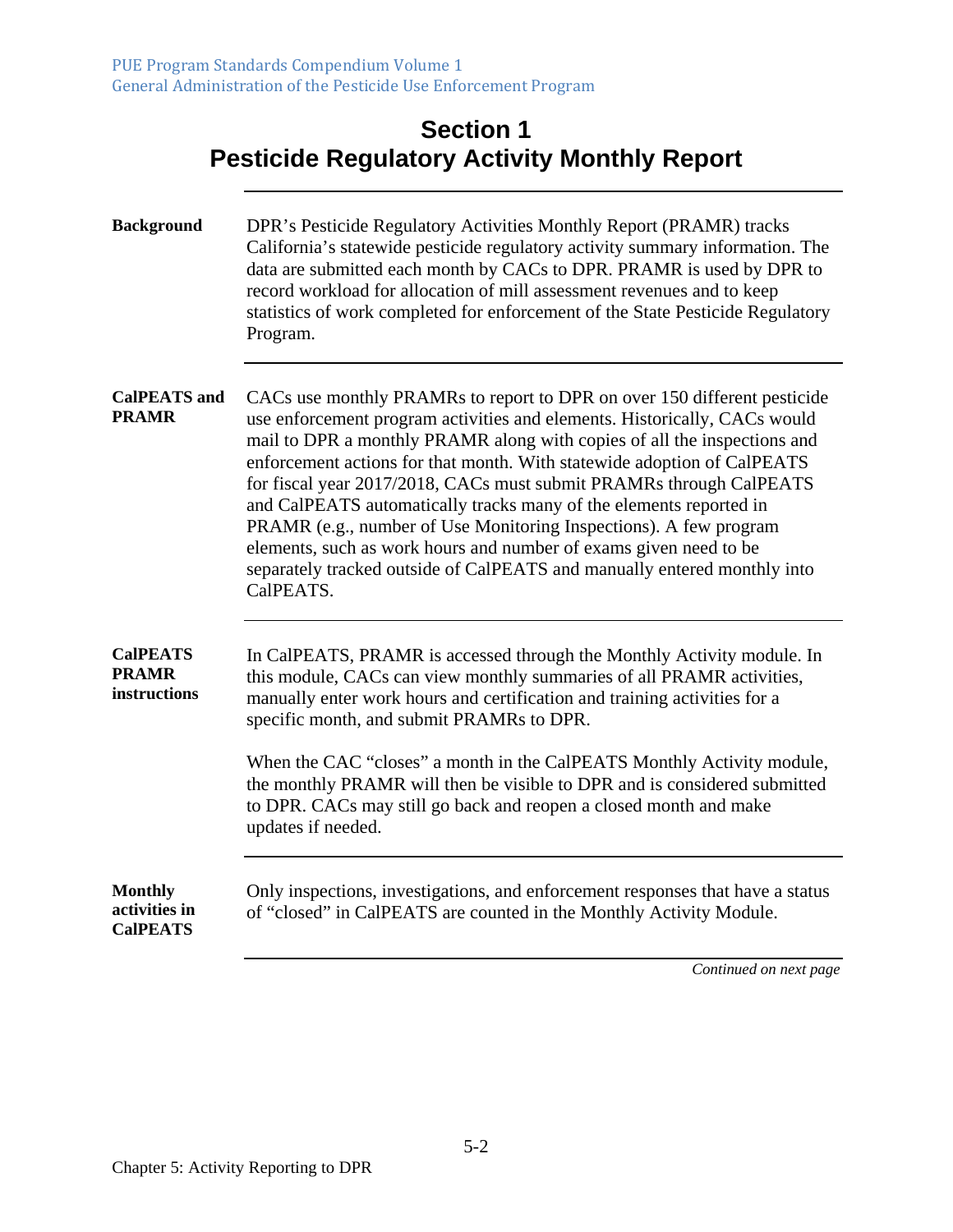Γ

## **Pesticide Regulatory Activity Monthly Report, Continued**

|                                                                      | October 1                                                                                                                                                                                                                                                                                                                                                                                                                                                                                                                      | DPR e-mails a summary of all open and closed months for                                                                                                                                                                                                                     |
|----------------------------------------------------------------------|--------------------------------------------------------------------------------------------------------------------------------------------------------------------------------------------------------------------------------------------------------------------------------------------------------------------------------------------------------------------------------------------------------------------------------------------------------------------------------------------------------------------------------|-----------------------------------------------------------------------------------------------------------------------------------------------------------------------------------------------------------------------------------------------------------------------------|
|                                                                      |                                                                                                                                                                                                                                                                                                                                                                                                                                                                                                                                | the prior fiscal year to each CACs for review.                                                                                                                                                                                                                              |
|                                                                      | December 1                                                                                                                                                                                                                                                                                                                                                                                                                                                                                                                     | Final date for CACs to make any PRAMR edits and close                                                                                                                                                                                                                       |
|                                                                      |                                                                                                                                                                                                                                                                                                                                                                                                                                                                                                                                | out the entire fiscal year.                                                                                                                                                                                                                                                 |
|                                                                      | February 1                                                                                                                                                                                                                                                                                                                                                                                                                                                                                                                     | All final PRAMR edits must be entered and the fiscal year                                                                                                                                                                                                                   |
|                                                                      |                                                                                                                                                                                                                                                                                                                                                                                                                                                                                                                                | closed in CalPEATS by the CACs. DPR will use the                                                                                                                                                                                                                            |
|                                                                      |                                                                                                                                                                                                                                                                                                                                                                                                                                                                                                                                | PRAMR data that is current as of February 1 to distribute the                                                                                                                                                                                                               |
|                                                                      |                                                                                                                                                                                                                                                                                                                                                                                                                                                                                                                                | mill assessment. Changes to PRAMR after February 1 will                                                                                                                                                                                                                     |
|                                                                      |                                                                                                                                                                                                                                                                                                                                                                                                                                                                                                                                | not change the mill assessment distribution.                                                                                                                                                                                                                                |
|                                                                      | March 1                                                                                                                                                                                                                                                                                                                                                                                                                                                                                                                        | Fiscal Year summary PRAMR from CalPEATS will be sent                                                                                                                                                                                                                        |
|                                                                      |                                                                                                                                                                                                                                                                                                                                                                                                                                                                                                                                | to the Mill Assessment Unit for mill disbursement.                                                                                                                                                                                                                          |
|                                                                      | April 1                                                                                                                                                                                                                                                                                                                                                                                                                                                                                                                        | Fiscal Year summary reports will be posted to DPR's                                                                                                                                                                                                                         |
|                                                                      |                                                                                                                                                                                                                                                                                                                                                                                                                                                                                                                                | external website. DPR will e-mail the CACs to advise them                                                                                                                                                                                                                   |
|                                                                      |                                                                                                                                                                                                                                                                                                                                                                                                                                                                                                                                | when posted to the external website.                                                                                                                                                                                                                                        |
|                                                                      |                                                                                                                                                                                                                                                                                                                                                                                                                                                                                                                                |                                                                                                                                                                                                                                                                             |
| <b>Making</b><br>amendments to<br><b>PRAMR</b> in<br><b>CalPEATS</b> | DPR accepts amendments to the PRAMRs in CalPEATS throughout the<br>current fiscal year. Entering back-dated inspections, investigations, and<br>enforcement actions into CalPEATS automatically updates the values in the<br>Monthly Activity Summary.<br>In addition, the manually entered values (e.g., work hours) can be adjusted,<br>within a fiscal year, even after closing a month by reopening the month and<br>updating the value. After an entire fiscal year is closed out, the manual entry<br>values are locked. |                                                                                                                                                                                                                                                                             |
| Mill<br>disbursement                                                 |                                                                                                                                                                                                                                                                                                                                                                                                                                                                                                                                | DPR disburses a portion of the mill assessment revenues based on the total<br>number of <b>complete</b> pesticide use enforcement program inspections<br>conducted in accordance with the plan agreed upon by the Director and the<br>CACs per 3 CCR section $6393(b)(1)$ . |
| <b>Questions</b>                                                     |                                                                                                                                                                                                                                                                                                                                                                                                                                                                                                                                | If you have questions, please contact the Enforcement Branch Data Unit at                                                                                                                                                                                                   |

**Year-end summary timeline**  To meet a reasonable schedule for finalizing PRAMR data for mill assessment allocation and disbursement annually in March–April, all PRAMR data submissions must meet the timeline.

**Date Activity**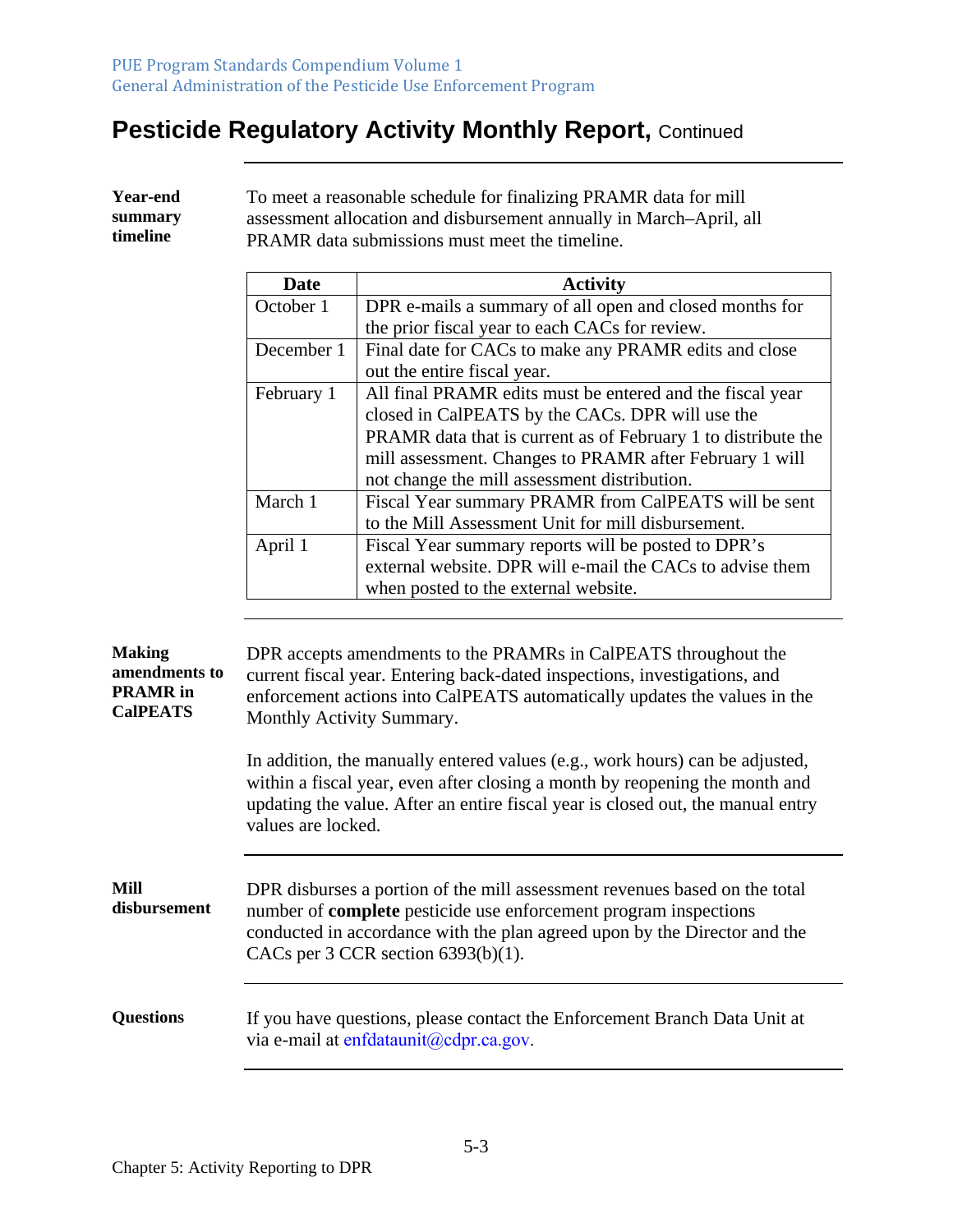#### **Section 2 Illness Investigation Reporting (Non-priority Episode)**

| The CAC investigates pesticide human illness or injury and pesticide<br>environmental injury incidents. Some of the incidents reach the level of a<br>Priority Episode.                                                                                                                                                                                                                                                                                                                                                                                                                                                                    |
|--------------------------------------------------------------------------------------------------------------------------------------------------------------------------------------------------------------------------------------------------------------------------------------------------------------------------------------------------------------------------------------------------------------------------------------------------------------------------------------------------------------------------------------------------------------------------------------------------------------------------------------------|
| For detailed information on conducting a pesticide illness investigation, see<br>Compendium, Volume 5, Investigation Procedures on the DPR web site at:<br>http://www.cdpr.ca.gov/docs/enforce/compend/vol_5/invstprc.htm.                                                                                                                                                                                                                                                                                                                                                                                                                 |
| DPR's Pesticide Illness Surveillance Program (PISP) in the Worker Health<br>and Safety Branch maintains a database of pesticide-related illnesses and<br>injuries. Analysis of illness and injury trends from a particular pesticide or<br>activity provides direction for the Exposure Monitoring, Industrial Hygiene,<br>and Exposure Assessment and Mitigation programs.                                                                                                                                                                                                                                                                |
| CACs are required to submit completed Pesticide Episode Investigation<br>Reports directly to the Worker Health and Safety (WHS) Branch within 120<br>days of case assignment. "Closing" any human illness investigation report<br>within CalPEATS satisfies the WHS submittal requirement<br>If the CAC cannot complete and submit the investigation report within the<br>timeframe, they notify their EBL using the time extension form PR-ENF-097<br>with an explanation. The EBL must approve any extension.                                                                                                                            |
| In CalPEATS, for Non-priority illness investigations, the closed investigation<br>records must have investigation reports and supporting documents attached to<br>the record. Any files and documents that contain HIPPA-protected<br>information should be flagged in CalPEATS as containing HIPPA<br>information. HIPPA-flagged files are only readable by WHS and county staff<br>that created the investigation record. In an investigation that is closed in<br>CalPEATS, all unflagged files are viewable by everyone.<br>If you have questions, please contact the PISP program coordinator at (916)<br>445-4222, PISP@cdpr.ca.gov. |
|                                                                                                                                                                                                                                                                                                                                                                                                                                                                                                                                                                                                                                            |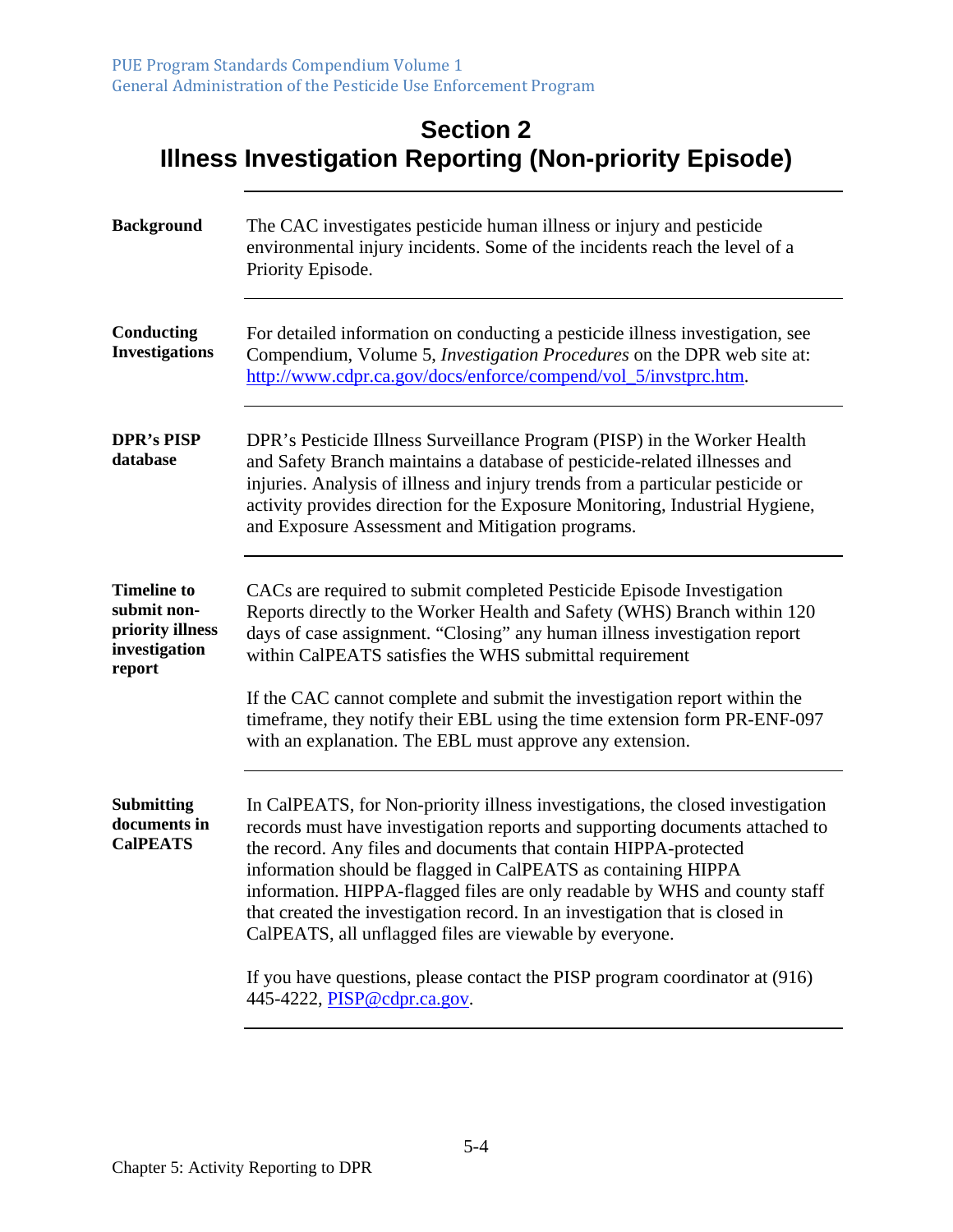### **Section 3 Priority Episode Reporting**

| <b>Introduction</b>                                                            | A Priority Episode is an incident that meets the criteria outlined in the<br>cooperative agreement between U.S. EPA, DPR, and the County Agricultural<br>Commissioners and Sealers Association.<br>The cooperative agreement is available at:                                                    |
|--------------------------------------------------------------------------------|--------------------------------------------------------------------------------------------------------------------------------------------------------------------------------------------------------------------------------------------------------------------------------------------------|
|                                                                                | http://www.cdpr.ca.gov/docs/county/cacltrs/penfltrs/penf2005/2005019.htm.                                                                                                                                                                                                                        |
| Conducting<br><b>Investigations</b>                                            | For detailed information on conducting an investigation, see Compendium,<br>Volume 5, Investigation Procedures available on the DPR web site at:<br>http://www.cdpr.ca.gov/docs/enforce/compend/vol_5/invstprc.htm.                                                                              |
| <b>CalPEATS</b> and<br><b>Priority</b><br><b>Episodes</b>                      | In CalPEATS investigation records marked as Priority Episodes are<br>immediately viewable by DPR. In contrast, non-priority episode<br>investigations are viewable by DPR only when a CAC closes the<br>investigation record in CalPEATS.                                                        |
| <b>Timeline for</b><br><b>Reporting a</b><br><b>Priority</b><br><b>Episode</b> | The CAC must promptly report to the EBL a pesticide incident that appears to<br>meet one or more of the pesticide Priority Episode criteria, and there is a<br>reasonable possibility that it could have resulted from pesticide use.                                                            |
|                                                                                | CACs are required to commence a priority episode investigation within three<br>(3) workings days of notification.                                                                                                                                                                                |
|                                                                                | The EBL promptly sends a Pesticide Episode Notification Record (PENR) to<br>all agencies with regulatory responsibility.                                                                                                                                                                         |
|                                                                                | The EBL, within 15 days of the PENR, sends an updated report to all<br>agencies with regulatory responsibility. This report includes updates to initial<br>findings, updates to the initial suspected violations, projected investigation<br>completion date, and potential enforcement actions. |
|                                                                                | Continued on next page                                                                                                                                                                                                                                                                           |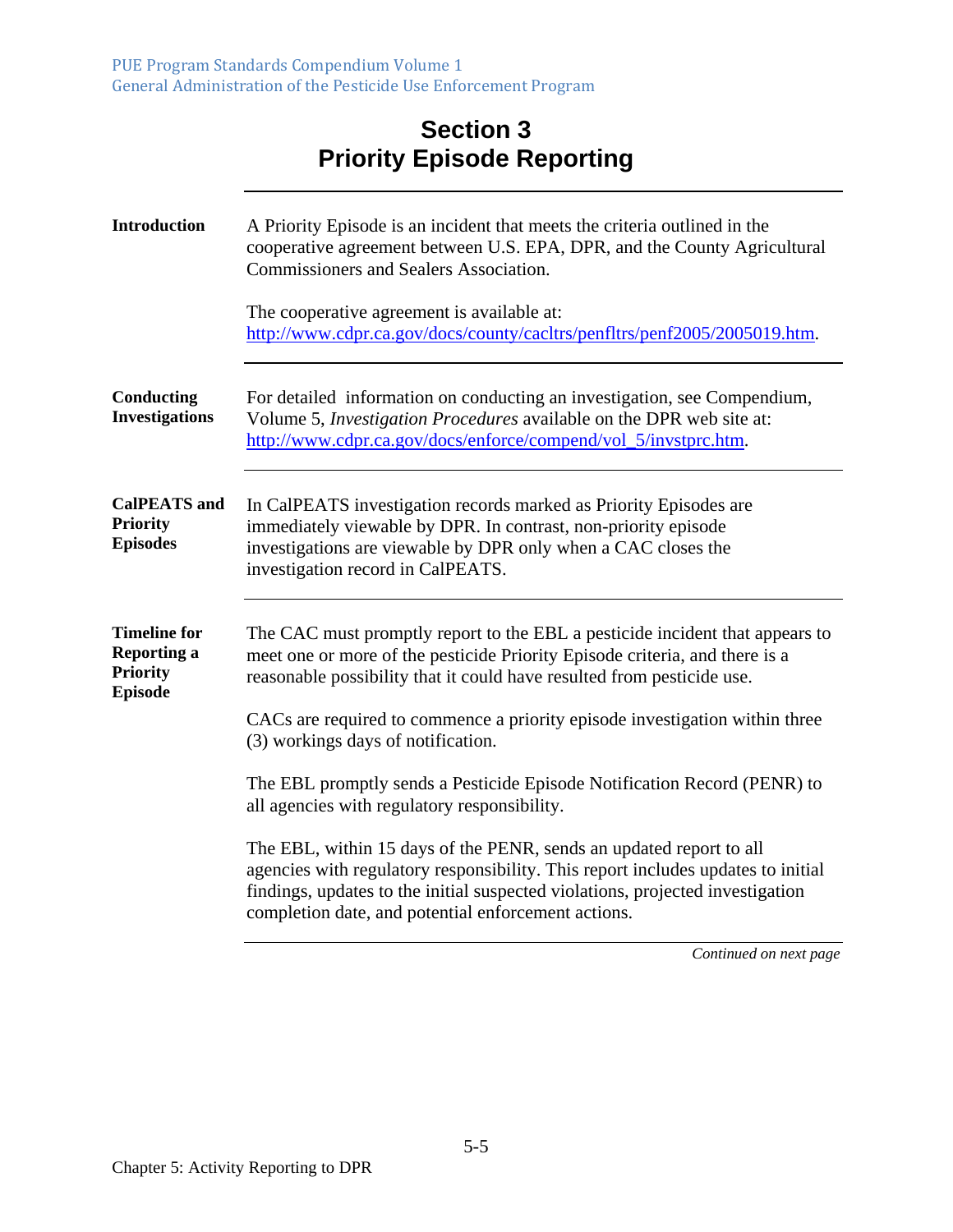PUE Program Standards Compendium Volume 1 General Administration of the Pesticide Use Enforcement Program

# **Priority Episode Reporting, Continued**

| <b>Timeline for</b><br>submitting a<br><b>Priority</b><br><b>Episode</b><br><b>Investigation</b><br><b>Report</b> | The CAC submits the completed investigation to the EBL within 45 days of<br>completing the investigation.<br>If the CAC cannot complete and submit the investigation report within the<br>timeframe, the CAC notifies their EBL on time extension form PR-ENF-097<br>with an explanation. The EBL must approve any extension.                  |
|-------------------------------------------------------------------------------------------------------------------|------------------------------------------------------------------------------------------------------------------------------------------------------------------------------------------------------------------------------------------------------------------------------------------------------------------------------------------------|
| <b>HIPPA</b><br>reminder                                                                                          | Any files and documents that contain HIPPA-protected information should be<br>flagged in CalPEATS as containing HIPPA information. HIPPA-flagged files<br>are only readable by WHS and county staff that created the investigation<br>record. In an investigation that is closed in CalPEATS, all unflagged files are<br>viewable by everyone. |
| <b>Questions</b>                                                                                                  | If you have questions, please contact your Enforcement Branch Liaison.                                                                                                                                                                                                                                                                         |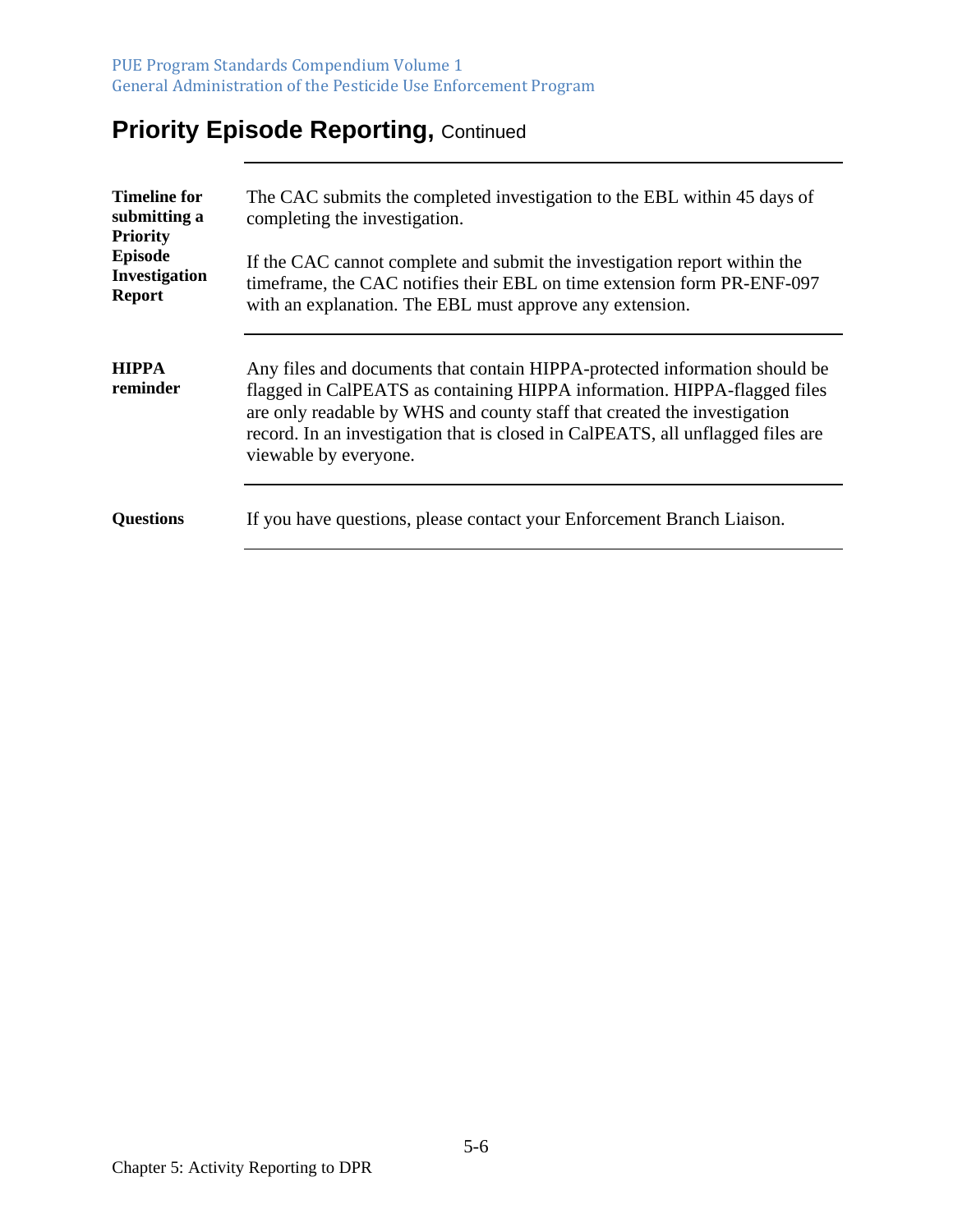## **Section 4 Inspection Reporting**

| <b>Introduction</b>                                         | The CACs conduct approximately 18,000 field use monitoring, structural,<br>worker protection, and records inspections annually. In addition, counties<br>conduct another 8,000 pre-application site inspections under the restricted<br>material permitting program. CACs submit inspection reports through<br>CalPEATS to DPR.                                    |
|-------------------------------------------------------------|--------------------------------------------------------------------------------------------------------------------------------------------------------------------------------------------------------------------------------------------------------------------------------------------------------------------------------------------------------------------|
| Conducting<br>inspections                                   | For detailed information on conducting inspections, see Compendium<br>Volume 4, Inspection Procedures, on DPR's web site at:<br>http://www.cdpr.ca.gov/docs/enforce/compend/vol_4/inspect_procedures.htm                                                                                                                                                           |
| DPR's<br>evaluation of<br>inspections in<br><b>CalPEATS</b> | DPR periodically reviews closed inspections in CalPEATS to assess<br>documenting of compliance with DPR's regulatory programs and consistency<br>in following DPR's inspection procedures. This information is used in part in<br>county effectiveness evaluations, identify trends and program changes, and<br>improve inspection compliance.                     |
|                                                             | When using CalPEATS, please ensure that each inspection form is complete<br>and review any identified errors before "closing" and inspection. Only by<br>marking an inspection as "closed" in CalPEATS allows DPR to view the<br>inspection. CAC inspection with any other inspection status categories (e.g.,<br>in progress) are not visible to DPR in CalPEATS. |
| <b>PRAMR</b> and<br><b>Inspections</b>                      | Only "closed" complete inspection reports are counted in PRAMR.<br>Inspections that are performed and documented in accordance with the<br>procedures in Compendium Volume 4, Inspection Procedures are considered<br>complete.                                                                                                                                    |
| <b>Questions</b>                                            | If you have questions, please contact the Enforcement Branch Data<br>Coordinator/Liaison at sbenson@cdpr.ca.gov.                                                                                                                                                                                                                                                   |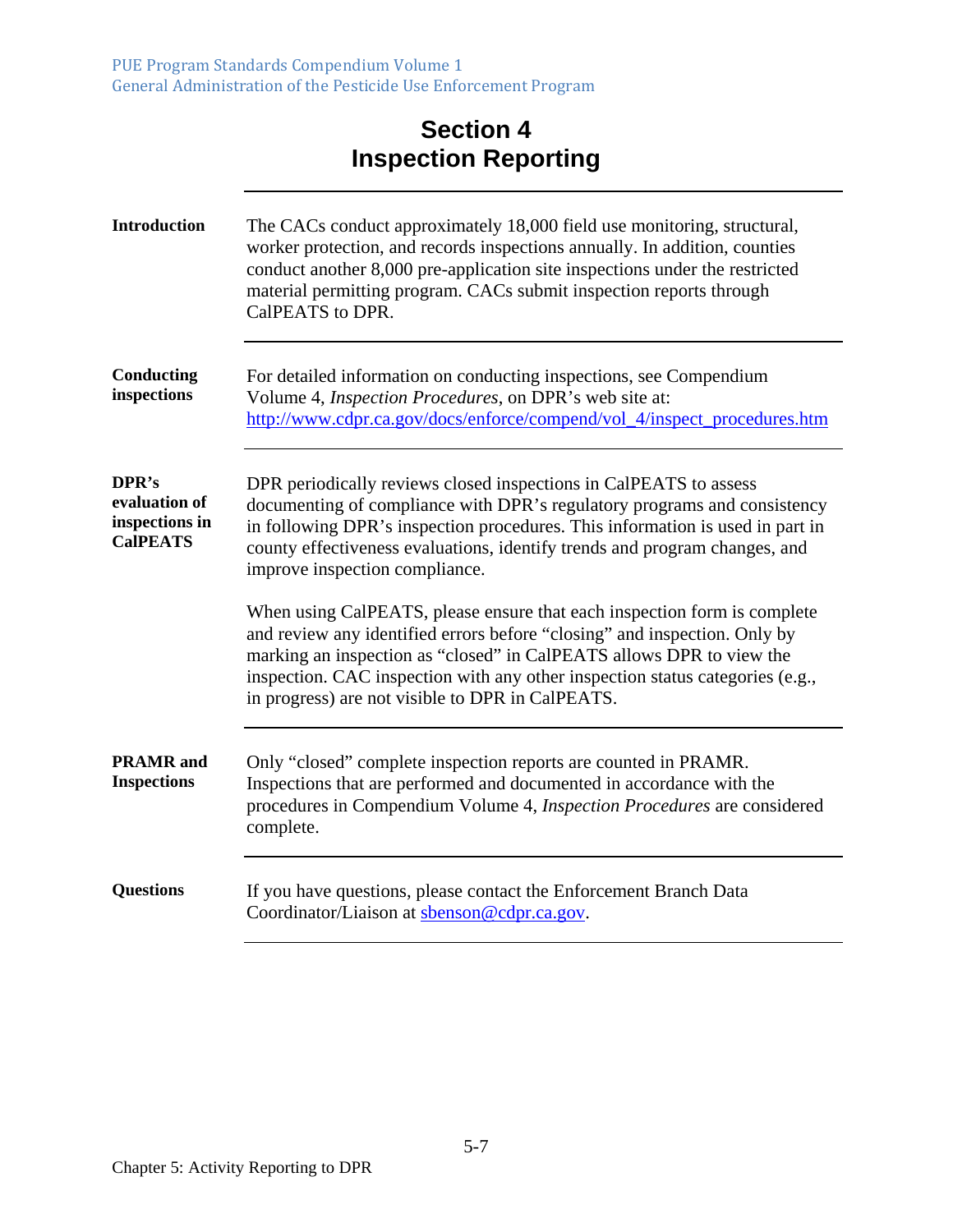| <b>Section 5</b>                                   |
|----------------------------------------------------|
| <b>Compliance and Enforcement Action Reporting</b> |

<u> 1989 - Johann Stoff, Amerikaansk politiker (</u>

| <b>Introduction</b>                                                       | A non-compliance observed during an inspection or investigation is a<br>violation of a law or regulation. The county should review the criteria<br>outlined in 3 CCR sections $6128(c)(1-3)$ to determine the appropriate action<br>to be taken, i.e., enforcement action or compliance action, and when a<br>decision report is required.                                                                                                                                                                              |
|---------------------------------------------------------------------------|-------------------------------------------------------------------------------------------------------------------------------------------------------------------------------------------------------------------------------------------------------------------------------------------------------------------------------------------------------------------------------------------------------------------------------------------------------------------------------------------------------------------------|
| <b>Reporting in</b><br><b>CalPEATS</b>                                    | CalPEATS was developed to centralize and track violations from cradle to<br>grave (i.e., from the incident to the disposition of the incident). In CalPEATS<br>the Enforcement Response module summarizes the disposition of any<br>violations noted during inspections and investigations.                                                                                                                                                                                                                             |
|                                                                           | When using CalPEATS to report compliance and enforcement actions to<br>DPR, the violation must also be in CalPEATS. In other words, either the<br>inspection or investigation report indicating a violation must be a record in<br>CalPEATS before reporting on an associated compliance action or<br>enforcement action. Similarly, in CalPEATS, any violation noted on an<br>inspection or investigation report should have an enforcement response<br>record, either an associated compliance or enforcement action. |
|                                                                           | CACs may use CalPEATS to view violation histories for persons and<br>businesses across the state. The information is available to the CACs to<br>provide a regional and statewide profile of a violator's compliance history.<br>Only final (closed) enforcement and compliance actions are visible to other<br>counties and DPR.                                                                                                                                                                                       |
| <b>CalPEATS</b><br><b>Enforcement</b><br><b>Response</b><br><b>Module</b> | Creating an Enforcement Response from a violation noted in CalPEATS,<br>allows the CAC to record the classification and disposition of that violation.<br>In CalPEATS, individual violations can be disposed of in multiple ways<br>including compliance and enforcement actions, and/or outside agency<br>referral.                                                                                                                                                                                                    |
|                                                                           | Continued on next page                                                                                                                                                                                                                                                                                                                                                                                                                                                                                                  |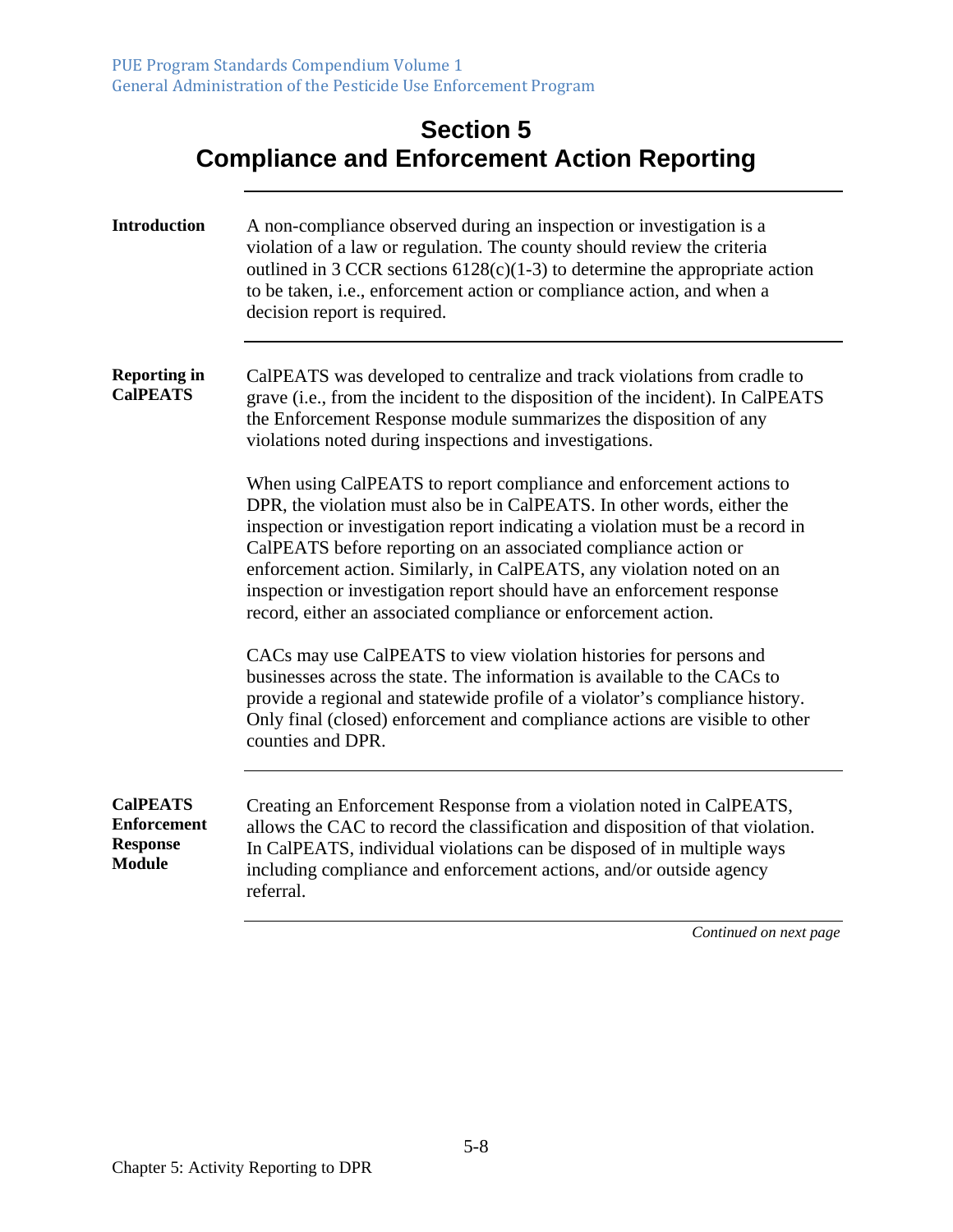# **Compliance and Enforcement Action Reporting, Continued**

| <b>Decision</b><br>reports                                                   | In addition to tracking compliance actions, the Enforcement Response module<br>in CalPEATS allows CACs to create and submit decision reports to DPR for<br>acceptance that contain all the information outlined in 3 CCR section 6128(d).<br>When submitting a decision report to DPR through CalPEATS, DPR will be<br>electronically notified of this action and will review the decision report in<br>CalPEATS.                                               |
|------------------------------------------------------------------------------|-----------------------------------------------------------------------------------------------------------------------------------------------------------------------------------------------------------------------------------------------------------------------------------------------------------------------------------------------------------------------------------------------------------------------------------------------------------------|
| <b>DPR</b> review of<br>decision reports                                     | Decision reports will be reviewed by the regional office to determine its<br>acceptance, need for additional information, or denial.                                                                                                                                                                                                                                                                                                                            |
|                                                                              | The regional office will notify the CAC upon acceptance of decision reports<br>no later than 30 days after receipt of the decision report. If no response is<br>provided to the CAC within the 30 days, the decision report is considered<br>accepted. In CalPEATS, decision reports that are accepted by DPR will either<br>be marked as "approved" by DPR or the 30-day countdown indicator for the<br>decision report will have expired (i.e., no response). |
| <b>Enforcement</b><br><b>Actions in</b><br><b>CalPEATS</b>                   | The CAC staff must include (i.e., attach) any final versions of relevant<br>documents to CalPEATS enforcement action records including Notice of<br>Proposed Action, Notice of Final Decision, and signed Stipulation and<br>Waiver to Order.                                                                                                                                                                                                                   |
| <b>Formal</b><br>referrals                                                   | The CAC may refer a case to other venues for civil or criminal action. A copy<br>of any formal referral to a City Attorney, District Attorney, Circuit<br>Prosecutor, or Attorney General by the CAC must either be included in the<br>Enforcement Response record in CalPEATS or sent to directly to DPR.                                                                                                                                                      |
| DPR's access to<br><b>CalPEATS</b><br><b>Enforcement</b><br><b>Responses</b> | In CalPEATS, only after a CAC closes an enforcement response (status<br>changed to "Closed) will information on a CAC's response to a violation be<br>visible and reviewable by DPR.                                                                                                                                                                                                                                                                            |
|                                                                              | Continued on next page                                                                                                                                                                                                                                                                                                                                                                                                                                          |